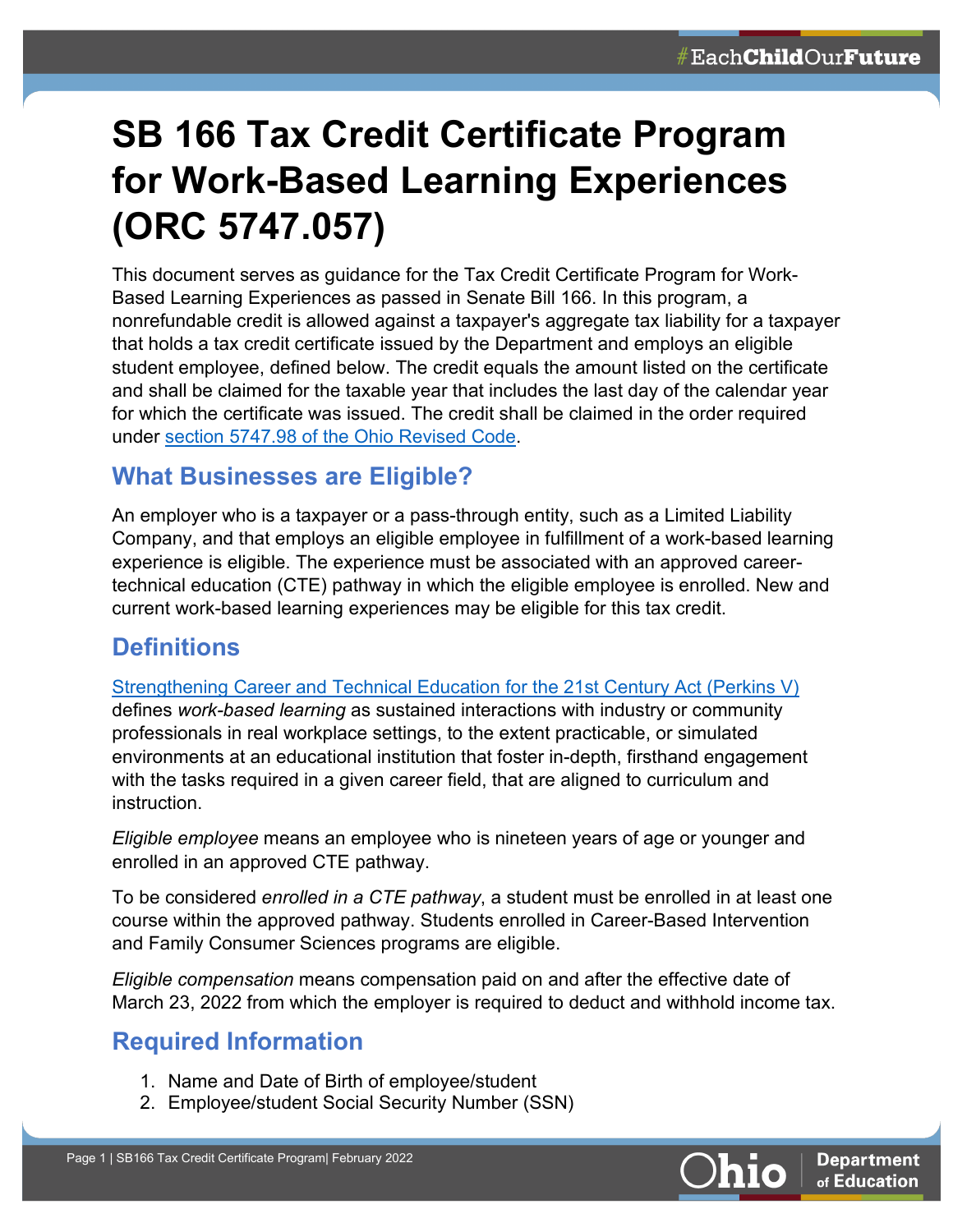- 3. Employer Name and Address
- 4. Employer Person of Contact/Phone/Email
- 5. Type of Employment (Work Study/Paid Internship/Registered Apprenticeship)
- 6. Work Start and End Date
- 7. Total compensation paid to employee/student during the preceding calendar year
- 8. Name of CTE program in which the employee/student is enrolled
- 9. Amount of tax credit received in any prior year for the employee/student
- 10.Description of the employee/student's duties as part of the work-based learning experience

## **Tax Credit and Funding Limits**

Eligible employers may receive the lesser of \$5,000 per eligible employee or 15% of wages paid to an eligible employee. The tax credit certificate is submitted with the employer's Ohio income tax return and provides a credit against aggregate tax liability.

The total amount of funding is not to exceed \$5 million within the state fiscal biennium (2-year period). [1](#page-1-0)

#### **Application Process**

- 1. Eligible employer meets with CTE partner to outline mutual goals of the workbased learning experience, identify point persons for each organization and review application.
- 2. Eligible employer submits application to the department.
- 3. Department approves or denies application.
- 4. If approved, the department sends tax credit certificate to business within 60 days of submission of the application.
- 5. Eligible employer submits tax credit certificate when filing annual Ohio income tax return.

#### **Scenarios**

*Scenario 1: Student starts as an 18-year-old junior in February working in welding. They turn 19 in October of their senior year. Subsequently, they complete the CTE pathway and graduate in May. They were employed with this company for more than one year.*

An "eligible employee" (student) is "19 years of age or younger." Any wages paid to a student prior to their 20<sup>th</sup> birthday and while enrolled in the approved CTE pathway would count as "eligible compensation." The application for a tax credit would be filed between January 1 and February 1 for the previous calendar year. In scenario 1, wages paid in year 1 (February to December) would go on the application submitted in January of the next year. Wages paid in year 2 (January to May) would go on the

<span id="page-1-0"></span><sup>1</sup> Following the March 23, 2022 effective date of the new law, the first biennial period will run from the effective date through June 30, 2023; the next biennial period will be from July 1, 2023 to June 30, 2025.